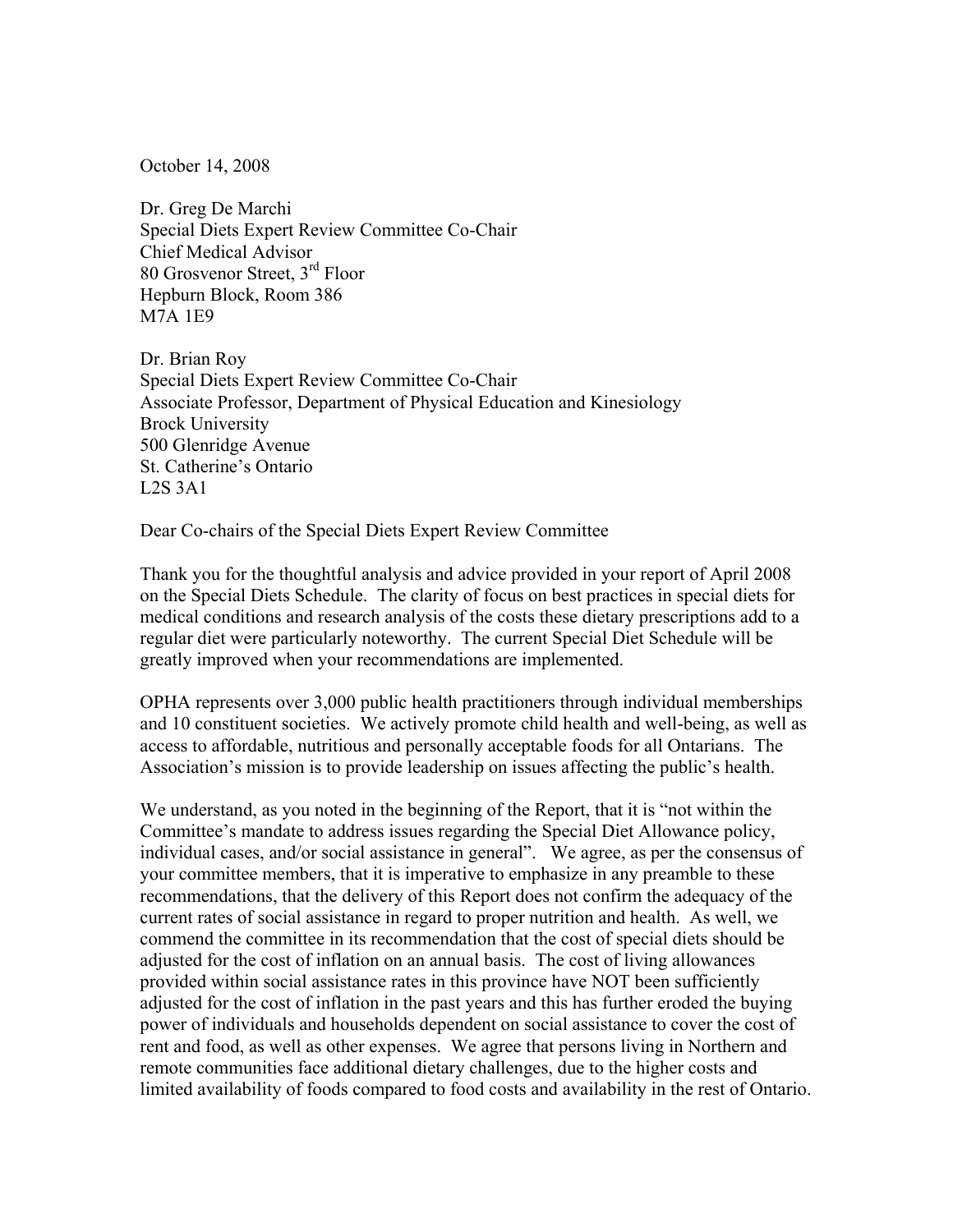We do have one important concern. Your committee clearly stated that "this financial benefit is to be used by social assistance recipients to support the costs associated with specific dietary interventions deemed necessary to effectively manage diagnosed medical conditions and/or diseases". However, under the "general assumptions" made in the report, the assumption is made: "that the amount provided to Ontario Works and Ontario Disability Support Program recipients for basic needs was sufficient to purchase the minimum Food Guide Servings outlined in Canada's Food Guide". We would like to see this assumption explained in greater detail, acknowledging that it is not likely a valid assumption, given the number of deficit income to expense scenarios calculated across the province at health units each year as part of the Nutritious Food Basket costing. Such a statement would in no way undermine the fine work your committee has done to calculate the additional costs for special diets, which is indeed the purpose of your report. However, for effective implementation and support for individuals receiving social assistance, the assumption of sufficiency must be highlighted as a challenging issue that can undermine the effectiveness of the SDA.

In November, 2007, OPHA approved Resolution #5, "Access to a Nutritious Diet for All". Many income and expense scenarios published across the province, using only the basic cost of the Nutritious Food Basket and average rents, confirm that many people living on Ontario Works, Ontario Disability Support Program and minimum wage are not able to pay for food after they pay for rent and other necessities of living. This gap is of grave concern for the health of our population, wherein 8.4% are food-insecure.

The Special Diet Schedule is an essential component of social policy in our province. We hope that our suggestions can help your committee's hard work to result in healthier diets for some of the most vulnerable people in our province. Please share this letter with the rest of the Expert Review Committee. Please contact the Chair of the OPHA Food Security Workgroup to discuss this further: Tracy Woloshyn, 905-895-4512 ext. 4352 or tracy.woloshyn@york.ca.

Sincerely,

Carol Timmings President, OPHA

**cc.** The Honourable Madeleine Meilleur**,** Minister of Community and Social Services, 7th Floor, Hepburn Block, 80 Grosvenor Street, Toronto, Ontario, M7A 1E9